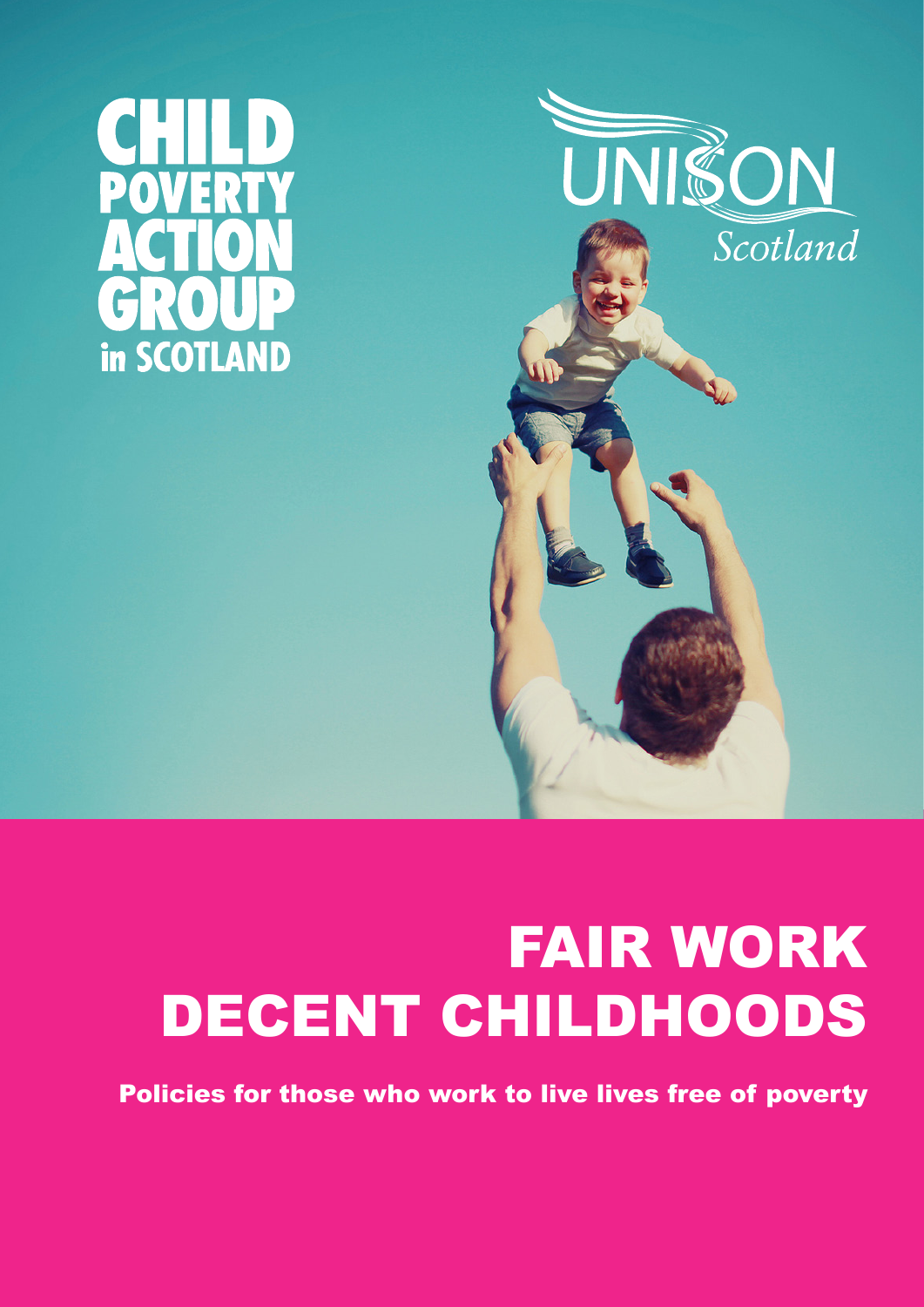# INTRODUCTION

All political parties say work is the key driver for tackling poverty and we at UNISON Scotland and CPAG in Scotland agree work must be key to any anti-poverty strategy.

However work is not working for everyone. Six in 10 children who live in poverty have at least one parent in work. UNISON has evidence of public sector workers such as care workers who earn below the minimum wage, never mind a living wage. In some sectors like retail and care, low pay is endemic. One in five of the workforce is earning less than the living wage including 39,000 workers delivering Scotland public services. CPAG in Scotland case evidence highlights how in-work poverty is undermining family life, damaging children and too often leaving families reliant on food banks.

The low paid have seen stagnating wages and high prices, especially for those on low incomes who face higher rates of inflation. We have seen the longest pay freeze since Victorian times. Local government workers, for example, have suffered a 17% real terms pay cut and the average worker is now almost £2000 a year worse off than in 2010.

At the same times we have seen an assault on our social security system and the support it provides to low income workers. Working families have been hit by cuts to working tax credits and childcare support, cuts to housing benefit, the under-occupancy charge 'bedroom tax', the freezing of child benefit and the breaking of the link between benefit uprating and inflation. Over £2 billion is estimated to have been cut from the annual value of the benefits and tax credits families in Scotland rely on, with over half of 'welfare' cuts coming out of working families pockets. The inevitable consequence is a child poverty crisis, with in-work child poverty already rising particularly sharply.

We therefore call on all parties to bring forward policies to ensure the next UK government helps those who work to live lives free of poverty.

UNISON Scotland and CPAG in Scotland campaign against all poverty. However rising levels of in work poverty pose a specific threat to families and a real challenge to government. In the run up to the 2015 UK election this joint manifesto sets out action we believe the next UK government must take to tackle the problem.

### PUBLIC ATTITUDES

Despite an onslaught on poorer families by some sections of the media and some politicians the public continue to support further investment in public services and our welfare system. In an independent poll, undertaken by Survation for UNISON, Scottish voters said public services, welfare, jobs and pay were the most important issues for them in the coming general election.

The public were asked if the next government was to raise £2bn by cracking down on tax avoidance, 58% of respondents believe that the money should be spent on improving public services compared to 19% who think it should be spent on reducing borrowing and 17% who think it should be used on income tax cuts.

# FAIR WORK

#### WORKING PARENTS NEED ACTION TO HELP BRING HOME A DECENT INCOME AND A STRENGTHENING OF THE NEW UNIVERSAL CREDIT

With six in ten children in poverty having a parent in work strengthening wages and in-work benefits are a key part of any credible plan to end child poverty.

The vast bulk of universal credit implementation is due to happen under the 2015-2020 UK government, and it is forecast to help lower child poverty once it is in place. But due to a range of cuts, notably the freezing of work allowances, the poverty-fighting potential of universal credit has been reduced even before it is fully rolled-out. Combined with the lack of a work allowance for second earners, this means that it is harder for parents to make work pay.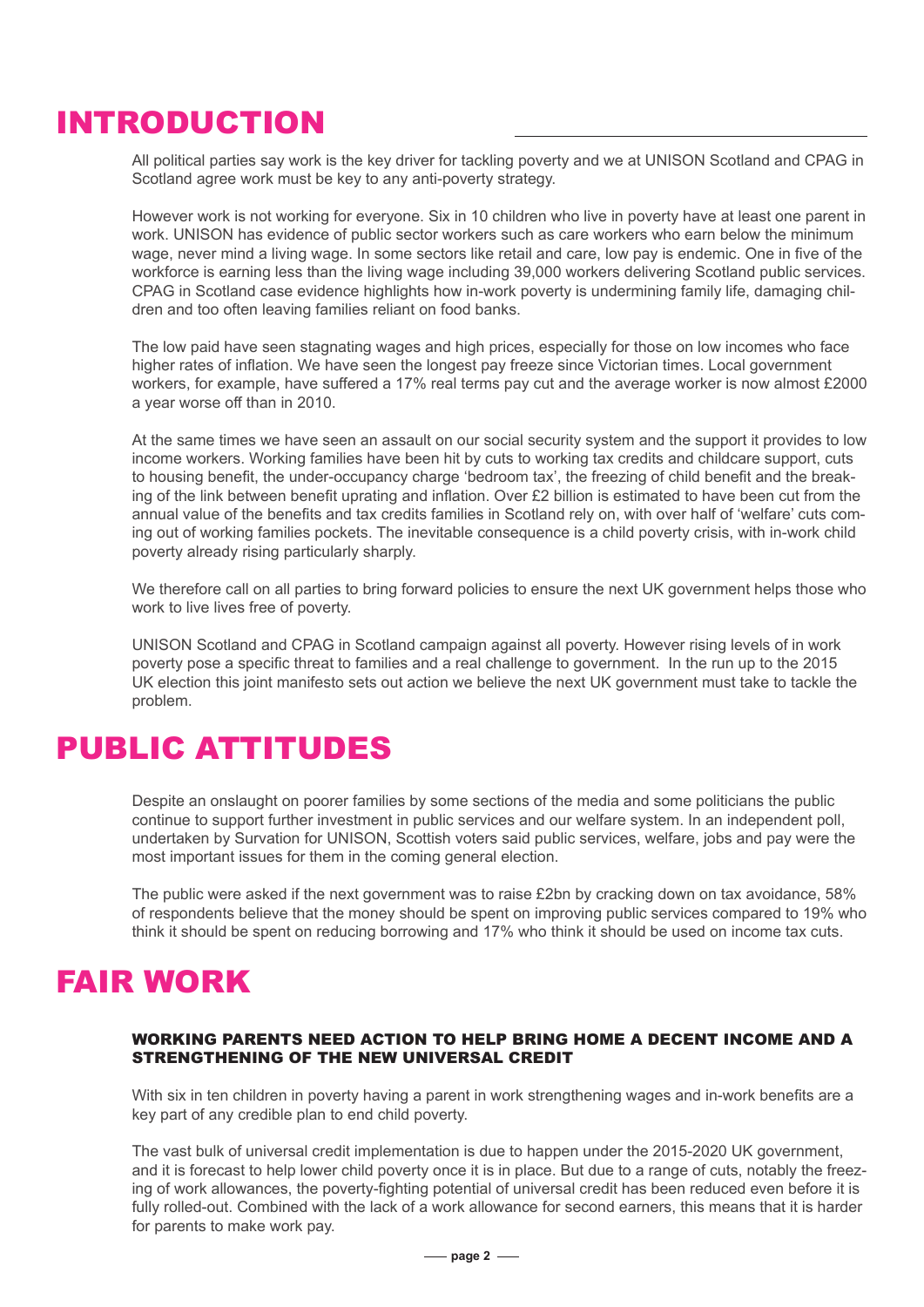Meanwhile, rising costs and stagnant wages mean that working families are still worse off than they were before the financial crisis. With the national minimum wage falling in real terms over the past few years, parents on low incomes are particularly hard hit.

#### UNISON and CPAG call on the next UK government to:

#### 1. Increase the national minimum wage, support the living wage and boost familyfriendly jobs

• Wage levels are a key part of making work pay. The new UK government must demonstrate its leadership and ambition by encouraging more employers to pay the Living Wage and committing to big increases in the national minimum wage alongside beefing up enforcement. The aim should be a National Minimum Wage at a Living Wage level. The subsequent savings in in-work benefit expenditure can be used to restore wider family benefits.

• There has been a massive increase in nominal zero hours contracts and other forms of insecure work. Scotland and the UK must not compete in a race to the bottom of the world economy based on insecure work, low wages and low skilled economy. A new government must tackle insecurity at work: outlawing zero hours contracts, and short hour contracts where they undermine parents ability to juggle work and childcare responsibilities.

• Employers should act to publish their pay ratios and account for the distribution of pay within their workplaces.

• The new government should support a new era of corporate democracy based on a constructive relationship between trade unions and employers in both the public and private sector. Working parents need a greater say in how they are employed.

#### 2. Boost work incentives for parents in universal credit

• If more parents are to be helped into work, that work needs to pay. A universal credit work allowance for second earners, and an improved allowance for single parents, allowing low income families to keep more of their earnings, is an essential part of this. The 2015 government must stop the raids on the universal credit budget that reduce its potential for poverty reduction. A review of monthly payment and assessment and payment of universal credit to the main earner is also needed urgently.

• Parents should be incentivised rather than coerced to increase their hours of employment, and should only be expected to work the hours that they regard as reasonable. New research from CPAG (http://cpag. org.uk/content/round-clock-work-poverty-and-hours-question) shows that few think it is fair that low paid parents have to work long or unpredictable hours in order to live a life free of poverty. Despite this, universal credit introduces in-work conditionality which looks set to place tougher and more intrusive requirements on in-work parents to increase their hours, with the threat of a benefit sanction if parents do not comply.

#### 3. Provide back to work support that works with parents

• Parents overwhelmingly want to work, and the evidence shows that they value and benefit from good quality support. CPAG and UNISON believe government should invest in back to work support at local level that emphasises the strong, positive relationships with advisers that are proven to work.

#### 4. Tackle work insecurity

• A new government must rebalance fair employment rights. Alongside beefing up enforcement of the minimum wage, outlawing exploitative zero hours contracts and other forms of insecure work. Scotland and the UK must not compete based on insecure work, low wages and low skills. There should be an end to employment tribunal fees which have shut so many workers out from access to justice in the workplace. The cuts in health and safety provisions should be reinstated and enforcement strengthened.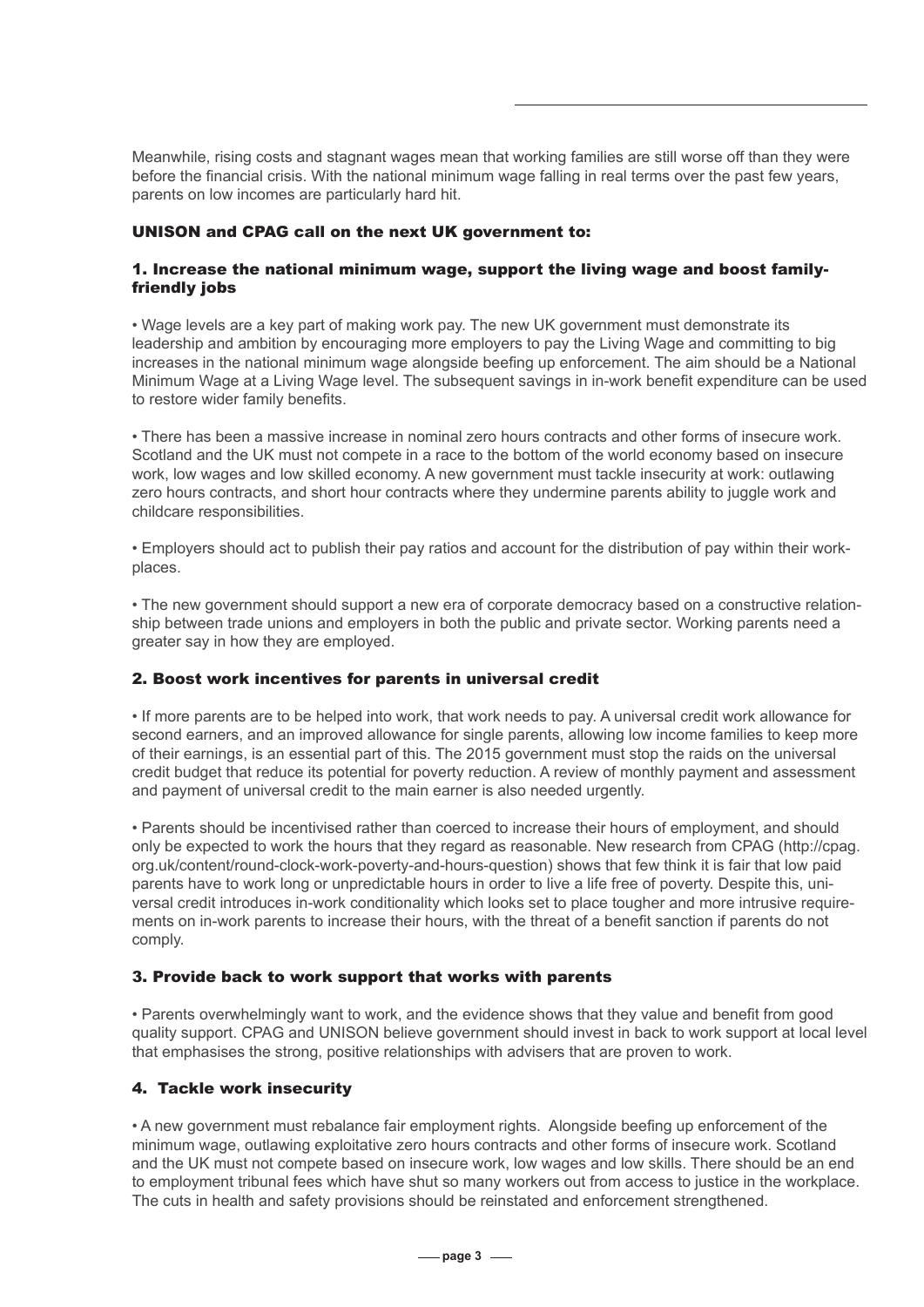#### 5. Supporting work life balance and high quality childcare

• Parents in Scotland currently pay an average of 27% of their household income on childcare. (compared to an EU average 12%). Childcare is devolved, but how it is paid for (through the tax credit and social security system) and it's link to flexible working rights is reserved.

• The problem is that the childcare system is complex and expensive. And as such it is a barrier to work for parents. Women, in particular, who have young children find it hard to take on more work, to progress in work and often can do no more than keep one foot in the work place. The workplace penalty for motherhood is substantial.

• We need three way investment for children families and staff. For children we need high quality childcare, free at the point of use. For parents we need to change workplaces with a year's paid maternity leave, extended paternal leave and improved flexible working rights. For childcare staff we need fair pay, training, preparation time and study leave and real career paths. Together these will balance family and working lives and give children a high quality childcare they need.

# DECENT CHILDHOODS

#### WORKING FAMILIES NEED A SOCIAL SECURITY SYSTEM THAT PREVENTS IN WORK POVERTY AND WHICH SUPPORTS PARENTS WITH THE REAL COSTS OF BRINGING UP A CHILD

Children are the future of our country and our economy. We all benefit from their upbringing and need to collectively invest in them as our future. But it costs money to raise children. In the two years since CPAG started measuring the cost of a child, the minimum cost has risen by 8 per cent for a couple and 11 per cent for a lone parent. Costs for low income families are rising fastest of all, with the Minimum Income Standard (the minimum income the public think is enough to live on, to maintain a socially-acceptable quality of life) rising by more than a quarter between 2008 and 2014.

At the same time, family incomes have risen far more slowly, if at all. And low income families have also faced higher rates of inflation than others. Yet earnings have been stagnant, and benefits for families with children have been cut in real terms. Child benefit will have lost 14 per cent of its real value over the course of this Parliament. We are now one of very few European countries that do not have a universal child benefit. The constant erosion of child benefit, money that is spent on necessities every child needs, damages childhoods.

By tackling the drivers of benefit spending – low pay, high housing and childcare costs – and developing a more progressive tax system we can ensure our nation's wealth is used to restore support for families, prevent poverty and reduce inequality that damages too many children's life chances.

#### UNISON and CPAG call on the next UK government to:

• Think and talk in terms of 'social security' not 'welfare'. Families in and out of work need additional support with the costs of raising the next generation, and the new government must commit to avoiding artificial distinctions between working families and those where parents are unable to work due to unemployment, ill health, disability or caring responsibilities. All families need adequate incomes to protect their children from poverty, and the social security system plays a crucial role in providing that income, for working families as well as those without paid work. The next government must help rebuild trust in the social security system, not further undermine it.

• Ensure child benefit is never rolled into universal credit. It is increasingly evident child benefit is families' only protection when means-tested benefits fail.

• Introduce a 'triple lock' for children's benefits so that benefits are uprated in line with earnings, prices or 2.5 per cent, whichever is greater. This would ensure that the value of these benefits falls no further – and are gradually restored to their former value.

• Tackle the drivers of benefit spending. Low pay, high housing costs and high childcare costs all put pressure on our social security system, meaning the system has to do more of the 'heavy lifting' in preventing poverty than in most other European countries. Tackling these underlying drivers will reduce pressures on the system – and the savings can be used to restore the benefits families in and out of work rely on. The

 $\rightharpoonup$  page 4  $\rightharpoonup$